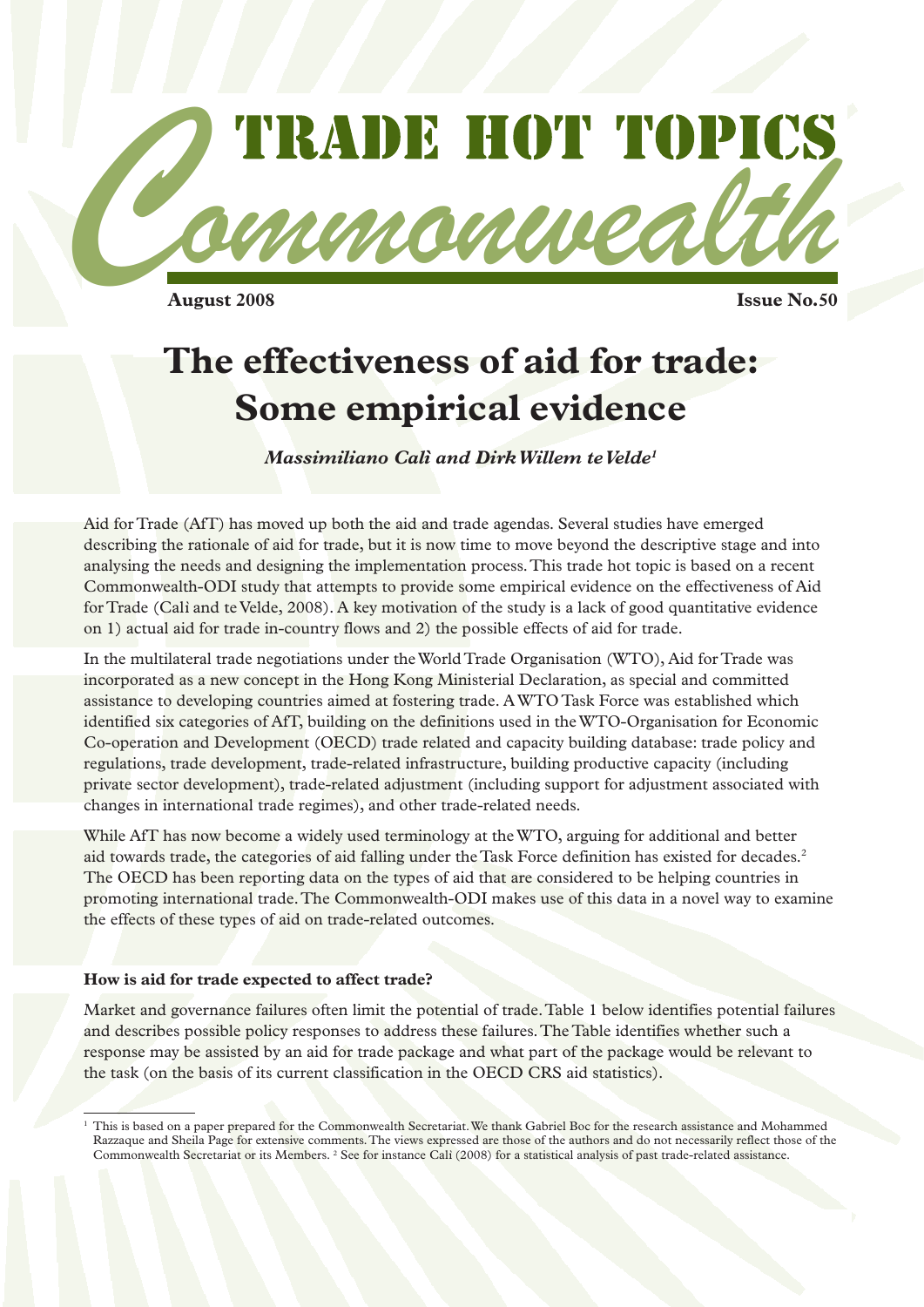Table 1 suggests that if employed effectively aid for trade can:

- Improve trade policy co-ordination (AfT category: trade development)
- Develop standards to improve access for exports (trade facilitation)
- Improve skill formation (trade-related adjustment)
- Improve infrastructure (trade-related infrastructure)
- Overcome governance failures, such as weak institutions or weak administrative procedures (trade policy and rules)

| Broad source / area of<br>failure               | <b>Examples of failures</b>                                                                                                                 | <b>Responses: policies and</b><br><b>activities</b>                                                                                        | Role for aid for trade?                                                                                                     |
|-------------------------------------------------|---------------------------------------------------------------------------------------------------------------------------------------------|--------------------------------------------------------------------------------------------------------------------------------------------|-----------------------------------------------------------------------------------------------------------------------------|
| Market failures                                 |                                                                                                                                             |                                                                                                                                            |                                                                                                                             |
| Coordination                                    | Public benefits from<br>coordinating private<br>activities ignored;<br>Linkages not exploited;<br>Complementarities not<br>exploited        | Capacity building for trade<br>policy to identify linkages<br>and externalities;<br>National trade strategy                                | Yes, training and<br>institutional development                                                                              |
| Developing, adapting and<br>adopting technology | Incomplete and imperfect<br>information;                                                                                                    | Facilitate technology transfer<br>and adoption; Support for<br>quality control to meet<br>export standards                                 | Yes, trade facilitation,<br>Assisting co-ordination with<br>the private sector                                              |
| Skill formation                                 | Under-investment in<br>training due to inability<br>to appropriate common<br>benefits (in training workers)<br>due to imperfect information | Better coordination and/or<br>subsidies for training;<br>Strengthen information<br>flows                                                   | Mostly not included under<br>aid for trade.<br>Could be included in<br>trade-related adjustment                             |
| Capital markets:<br>Access to finance           | Difficult access to credit<br>High interest rates                                                                                           | Credit schemes;<br>Formal sector subsidy based<br>on improved information<br>about borrowers.                                              | Normally not included<br>under aid for trade                                                                                |
| Infrastructure                                  | Lack of good quality<br>infrastructure because<br>lumpy investment gets<br>postponed in times of<br>uncertainty.                            | Provide incentives for<br>public-private partnerships;<br>Provide grants in the case of<br>low financial return / high<br>economic return. | Yes, aid to economic<br>infrastructure, better<br>co-ordination with<br>development finance<br>institutions/ private sector |
| Governance failure                              |                                                                                                                                             |                                                                                                                                            |                                                                                                                             |
| Regulatory and<br>administrative structure      | Burdensome administrative<br>requirements                                                                                                   | Streamline administrative<br>procedures and regulation.                                                                                    | Yes, trade Policy and<br>Regulations (especially<br>trade facilitation)                                                     |

**Table 1: How aid for trade may address market and governance failures**

Source: Adapted from te Velde (2008)

There are also a number of other more indirect effects of aid for trade. For example, the shift to giving trade priority in aid spending aims to put more emphasis on strengthening the productive sector and the supply side relative to the social sectors (e.g. health and education). The share of aid going to economic infrastructure fell dramatically after a mid-1990s donor consensus that social sectors had to be supported (figure 1) and has only recently picked up somewhat.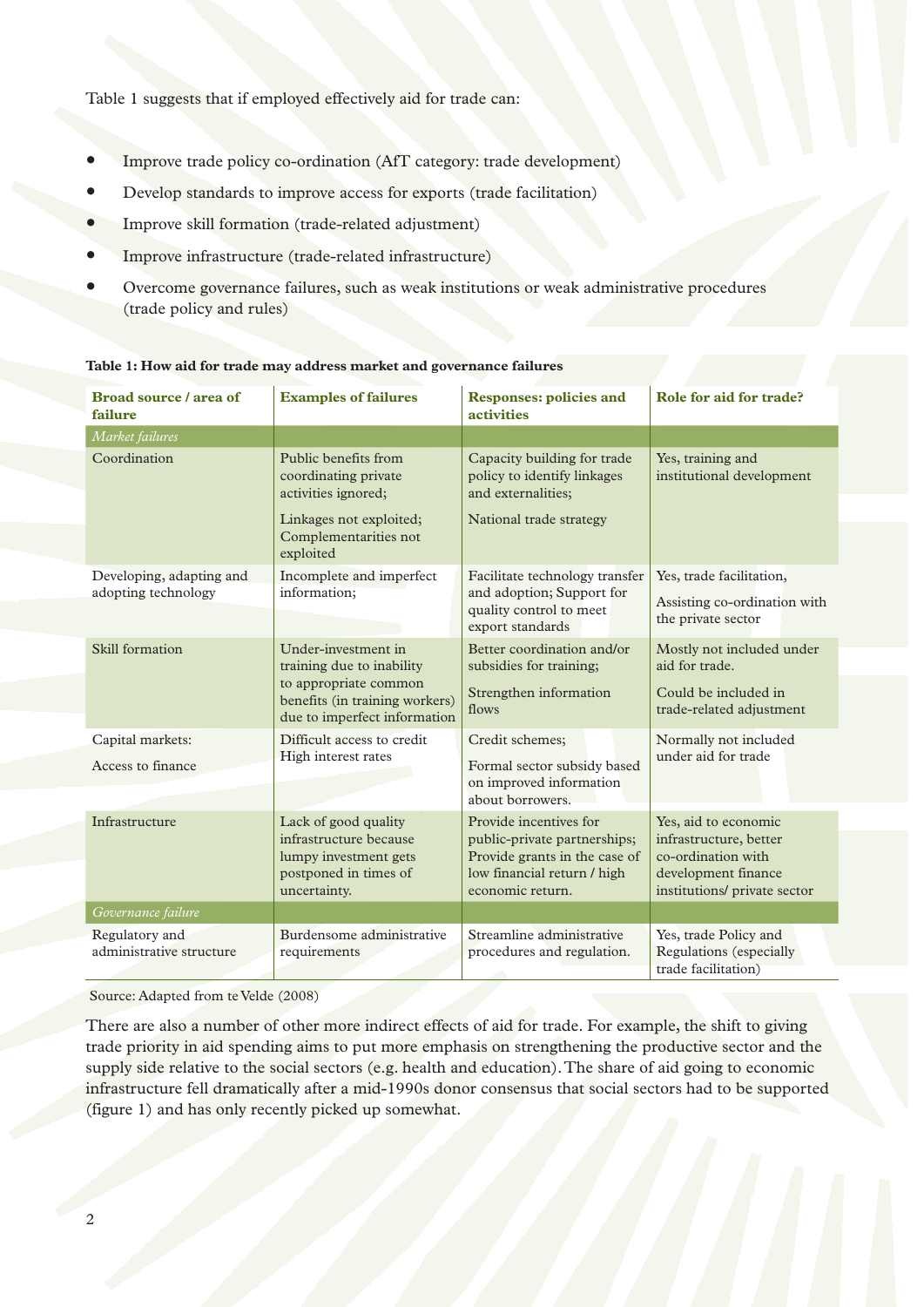The Commonwealth Secretariat-ODI paper is built on the premise that there is not enough information to assess the relative importance of the various channels for trade-related outcomes. The hypothesis is that both the direct and indirect effects of aid for trade are potentially important to stimulate competitiveness and exports. These effects are the product of a complex causal chain running from aid flows to economic performance at the country level and mediated by domestic policy-makers, implementation agencies, policies and country conditions. Bourguignon and Sundberg (2007) define this chain as a "black-box", as analytical models usually are not able to capture the actual way in which the channels in the causal chain operate. This implies that it is often difficult to identify the specific reasons why a dollar of aid may produce little discernible change. These may include for instance an ill-defined objective, an inefficient service delivery, inadequate bureaucratic measures, or diversion of the money from the original allocation. This complexity may in part explain the inconclusiveness of the large literature in search for a relation between aid and growth. There is a large body of empirical literature on the macro relationships amongst aid, growth and investment. This literature tries to investigate the effects of aid on growth on the basis of a neoclassical model of growth, where aid provides a boost in capital accumulation and thus on growth.<sup>3</sup> The findings from such a literature have been at best mixed. The most extensive review of empirical studies on the impact of overall aid on growth suggests that this impact is indeed not significant (Doucouliagos and Paldam, 2007). However, the evidence of the effect of aid for trade (as a subset of all aid) on growth and trade is mostly lacking.



Figure 1 Share of total aid allocated to economic infrastructure and productive sectors<sup>4</sup>

By focussing the analysis on aid for trade, it is possible to depart from the aid-growth conundrum by isolating the impacts of specific types of aid on specific outcomes. The rationale and the objectives behind aid for trade are clearly narrower than those behind general aid and this should allow for a more precise identification strategy. The Commonwealth-ODI analytical paper, therefore, tests for effects of total trade-related aid and specific types of aid for trade on trade-related outcomes, including the costs of trading and the level of exports.  $\begin{array}{c} \text{d} \text{d} \text{d} \ \text{d} \text{d} \ \text{d} \ \text{e} \ \text{e} \ \text{E} \text{d} \ \text{f} \ \text{f} \ \text{f} \ \text{f} \ \text{f} \ \text{f} \ \text{f} \ \text{f} \ \text{f} \ \text{f} \ \text{f} \ \text{f} \ \text{f} \ \text{f} \ \text{f} \ \text{f} \ \text{f} \ \text{f} \ \text{f} \ \text{f} \ \text{f} \ \text{f} \ \text{f} \ \text{f} \ \text{f} \ \text{f} \ \$ 

<sup>3</sup> See Burnside and Dollar (2000) and Rajan and Subramanian (2007) for illustrations.

<sup>4</sup> OECD DAC definition 300 "production sectors" which includes aid for agriculture, industry, tourism and trade policy and regulations.  $\frac{1}{3}$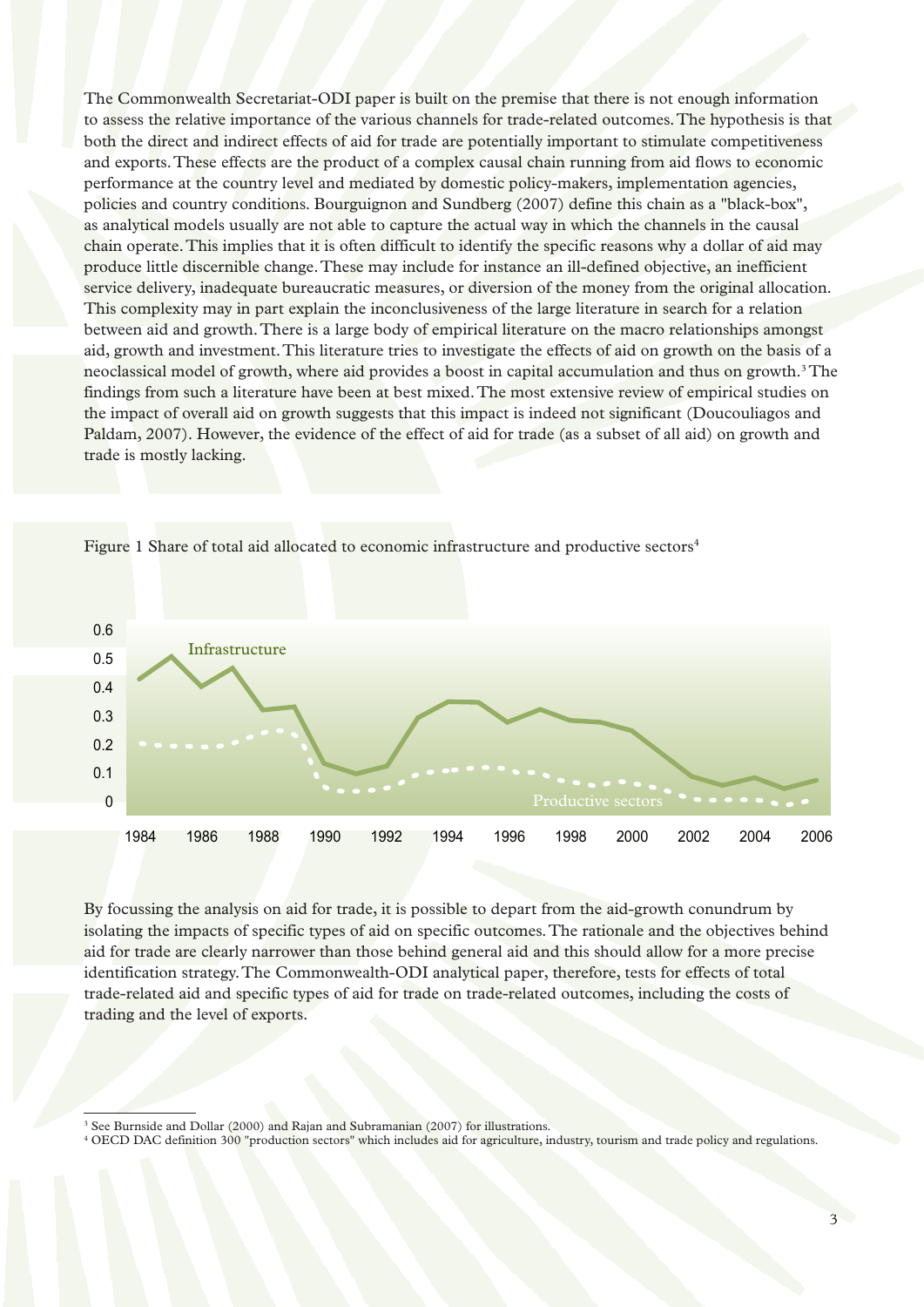#### **AID FOR TRADE AND THE COSTS OF TRADING**

The background analytical study first estimates the effects that aid to productive capacities exerts on the costs of trading, across countries and over time (after controlling for a number of other relevant variables). We measure the costs of trading by investment climate indicators from the World Bank's doing business database (World Bank, 2008), which, amongst others, provides information on the time taken by customs to clear imports and exports and the cost of exporting and importing goods. These variables measure separately the time and the costs (in U.S. dollars) of handling and transporting a 20-foot container to (from) the port of departure (entry)<sup>5</sup> and capture the efficiency with which exports and imports are handled within the country of interest. For instance, in the case of exports, procedures start after the goods are packed at the factory and include all official costs until the goods' departure from the point of exit.<sup>6</sup>

Our test is important as the costs of trading are significant determinants of a country's competitiveness. Djankov et al. (2006) finds that each additional day that a product is delayed prior to shipping reduces trade by at least 1 percent. It is also a direct and intuitive test because a substantial part of Aid for Trade Policy and Regulation is aimed at reducing the costs of trading across borders.<sup>7</sup> In particular, trade facilitation included in Aid for Trade Policy and Regulation specifically aims to reduce the costs of trading.<sup>8</sup>

The statistical analysis carried out in the paper involving a sample of 120 countries, for which usable information is available, suggests that a 10% increase in aid for trade (to trade policy and regulations) is associated with a 1.5% reduction in the trading costs. Figure 2 demonstrates this relationship visually. This cost-reducing impact of Aid for Trade is borne out even after controlling for other relevant factors. The effect of Aid for Trade Policy and Regulation in Africa is lower than for the whole sample, and it appears to be mainly driven by a single country.<sup>9</sup> This calls for a closer evaluation of the effects of this type of aid in African countries.



 Note: The relationship is conditional on the effect of other variables on the cost of exporting, including landlockedness, level of economic development and governance

<sup>&</sup>lt;sup>5</sup> In the case of costs, these include costs for documents, administrative fees for customs clearance and technical control, terminal handling charges and fees for in country transport. The cost measure does not include tariffs or trade taxes.Only official costs are recorded.

<sup>6</sup> For importing goods, procedures start when goods are unloaded from a vessel at port of entry or when the vehicle carrying them has crossed the border and go until delivery at the factory or warehouse.

<sup>7</sup> For instance, types of projects included in this category of aid include: Simplification and harmonisation of international import and export procedures (e.g. customs valuation, licensing procedures, transport formalities, payments, insurance); Support to customs departments.

<sup>8</sup> According to the data description by WTO/OECD, "trade facilitation relates to a wide range of activities such as import and export procedures (e.g. customs or licensing procedures); transport formalities; and payments, insurance, and other financial requirements [...]Cutting red tape at the point where goods enter a country and providing easier access to this kind of information are two ways of "facilitating" trade."

<sup>&</sup>lt;sup>9</sup> This is due to Egypt. If Egypt is dropped from the sample, the variable, Aid for Trade Policy and Regulation, does not have a significant effect.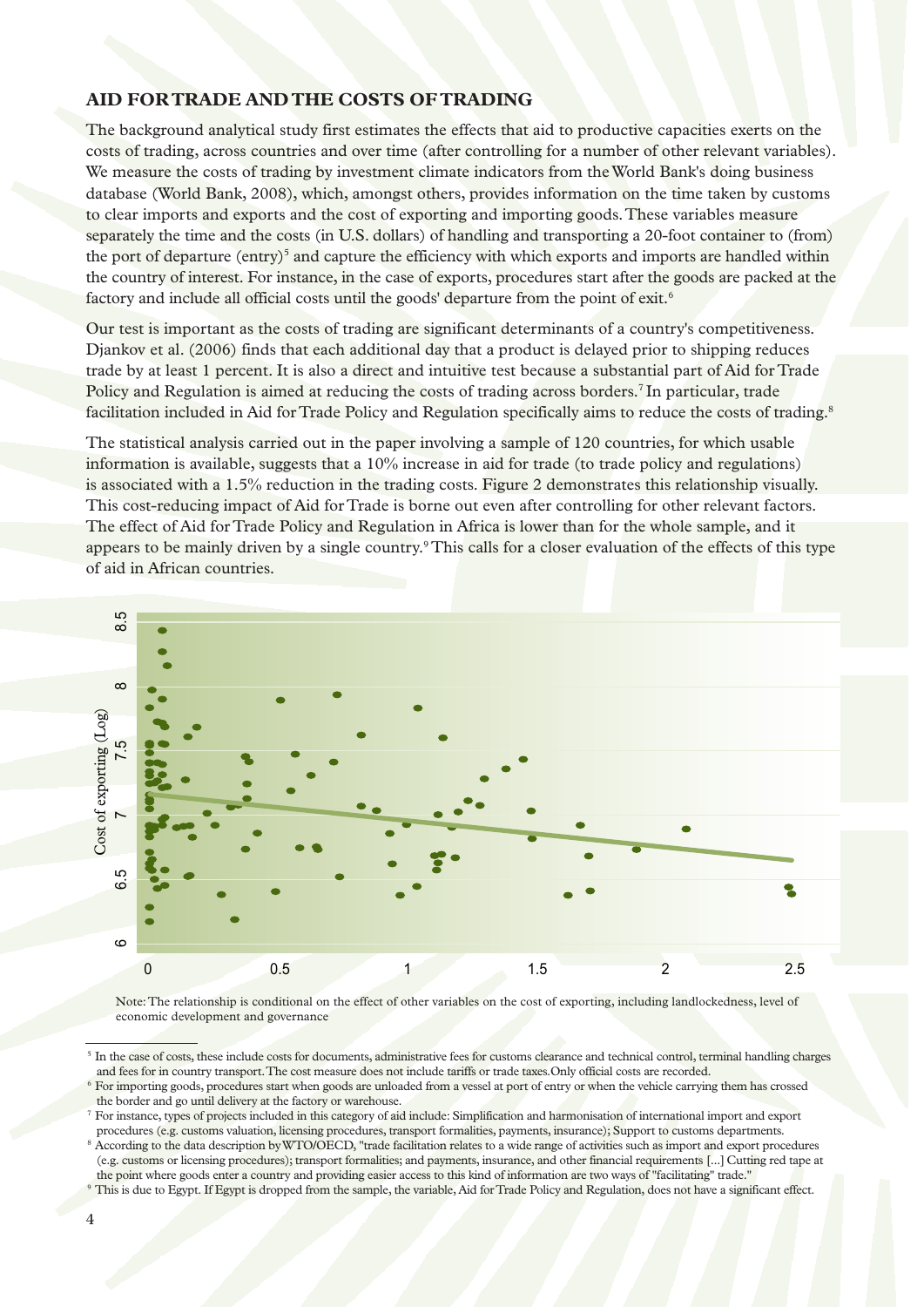#### **SECTORAL ANALYSIS OF AID FOR TRADE AND EXPORTS**

The technical analysis also tests for the direct effects of aid for trade on export performance. In order to do so, the paper employs a novel empirical strategy based on sectoral data. We divide aid to productive capacities into aid to the different sectors and then relate sectoral aid to sector-specific exports. This represents a test of whether exports in sectors with more aid grow relatively faster than other sectoral exports within a country (between groups component), as well as whether exports in one sector grow faster in years in which that sector receives relatively higher levels of aid (within group component). The main advantage of this strategy is that it allows us to control for all time-varying country specific factors, which may influence exports. These may include effective demand, policies, size of the economy, economic fundamentals, country-level shocks, etc. The paper uses four large sectors of the economy for which export data (from the World Development Indicators) are available: food production, manufacturing, mineral extraction and tourism. These sectors account for all goods' exports and part of services exports of the countries in the panel. We match these sectors with their counterparts in the aid data: agriculture and fishing, industry, mining and tourism.

The results based on this new identification strategy are clear and show there is a robust and positive effect of aid to productive capacities on exports. In line with the results of others on the impact of aid on growth (e.g. Hansen and Tarp, 2001 and Clemens et al, 2004), this relationship has an inverted U shape. Aid has a positive impact on exports at a diminishing rate. These results are robust to a variety of specifications, control variables, and sampling strategies. They are robust to controlling for time varying country-specific and sector-specific factors. They are also robust to using different types of samples, e.g. including only observations with positive values of Aid for Productive Capacity. The power of the results holds also when including a lagged change in exports variable which can control for a potential source of endogeneity in aid allocation. Finally, Aid for Productive Capacity also has a positive impact on the rate of export growth.

There are a number of other interesting findings from the sectoral analysis. Aid to economic infrastructure promotes exports significantly. The effects of Aid for Productive Capacity are relatively more important supporting exports in mining and manufacturing compared to the effects in tourism and agriculture. This suggests that the more capital-intensive sectors (such as mining and manufacturing) are also the ones where the lack of domestic resources has been most penalising in developing countries. This is in line with the view that capital-intensive sectors in developing countries are often at a disadvantage due to the relatively small domestic market and lack of access to credit for those firms. Aid can thus play a role in helping firms in those countries to acquire capital to compete in these sectors. This may be an effective strategy to move the comparative advantage of (certain) developing countries away from non-capital intensive sectors.

Taken at their face value, these results suggest that aid for trade, and aid to strengthen productive capacity in particular, seems to have played a role in facilitating exports and in fostering exports. These results are amongst the first quantifiable studies of the impact of trade-related assistance on economic performance.

### **CONCLUSION**

This Hot Topic addresses whether aid for trade has promoted countries to become more competitive and increase their trade. We highlight a number of pathways through which aid for trade can have a positive effect on trade by tackling both market and governance failures. Using data for 120 developing countries, we find that aid for trade reduces the costs of trading, an important investment climate indicator and one which is particularly relevant for importing and exporting. Using country and sector specific data over the period 1973-2006, we also find that aid for trade fosters exports, although the relationship is non-linear and the effect depends on a careful specification of the types of aid and exports. These findings enhance the literature on the impact of aid on growth and help to make the case for the importance of aid for trade and that more additional aid, as called for by the WTO Task Force under the Aid for Trade initiative, could indeed be effective in promoting development.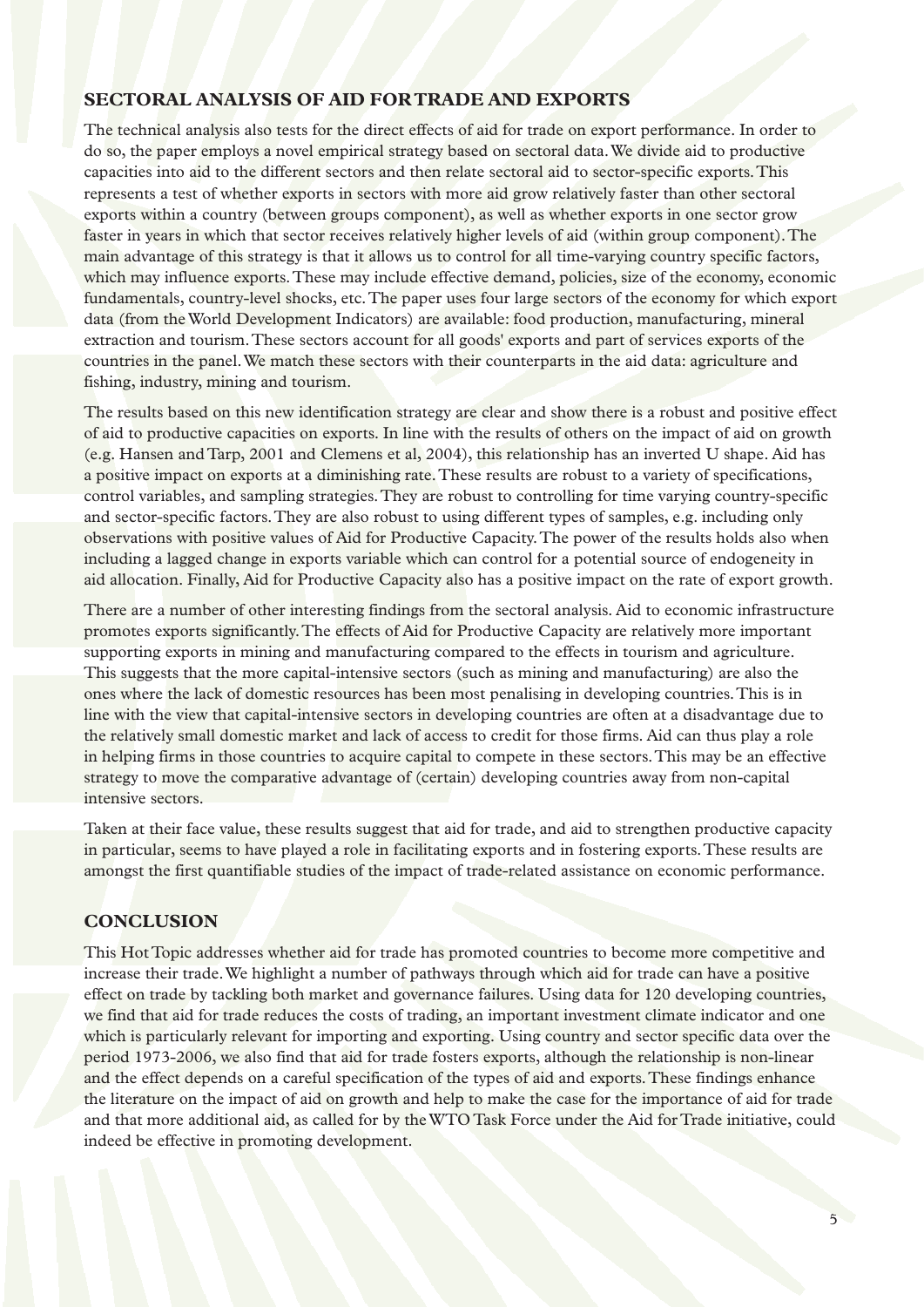While specific types of aid are helpful, domestic policies and institutions are likely to be still more important determinants of trade. Good quality skills and infrastructure, appropriate technology and sector policies and a market friendly investment climate tend to be mostly domestically shaped and aid for trade may provide a helping hand. Aid is not a substitute rather a useful complement to appropriate domestic actions.

#### **References**

Bourguignon, F. and M. Sundberg (2007), Aid Effectiveness - Opening the Black Box, American Economic Review P&P, 97(2) pp. 316-321.

Burnside, C. and D. Dollar (2000). Aid, policies, and growth, American Economic Review 90 (4): 847-868.

Calì, M. (2008), Scale and Types of Funds for Aid for Trade, in D. Njinkeu and H. Cameron (eds.) Aid for Trade and Development, Cambridge University Press.

Calì, M., Grimm, S., Page, S., Phillips, L. and D.W. te Velde (2006), The financial architecture of aid for trade, ILEAP Background Brief No. 9.

Cali, M. and D.W. te Velde (2008), Towards a quantitative assessment of aid for trade, final draft for the Commonwealth Secretariat

Clemens M., S. Radelet and R. Bhavnani (2004). Counting Chickens When They Hatch: The Short-term Effect of Aid on Growth, Working Paper 44, Center for Global Development.

Doucouliagos, H., and M. Paldam (2007).The Aid Effectiveness Literature. The Sad Result of 40 Years of Research, University of Aarhus, Department of Economics Working Paper 2007-15.

Djankov, S., C. Freund and C.F. Pham (2006), Trading on time, World Bank Policy Research Working Paper 3909.

Hansen, H. and F. Tarp (2001), Aid and growth regressions, Journal of Development Economics 64, pp. 547-70.

OECD, Database of Creditor Reporting System, online resource, http://stats.oecd.org/WBOS/Index. aspx?DatasetCode=CRSNEW

Rajan, R.G., and A. Subramanian (2007), Aid and Growth: What Does the Cross-Country Evidence Really Show, Review of Economics and Statistics.

Velde, D.W. te (2008), Financing International Public Goods A Framework to Address Aid for Trade in D. Njinkeu and H. Cameron (eds) Aid for Trade and Development, Cambridge University Press.

World Bank (2008), Database on Doing Business Indicators, online resource, http://www.doingbusiness. org/Downloads/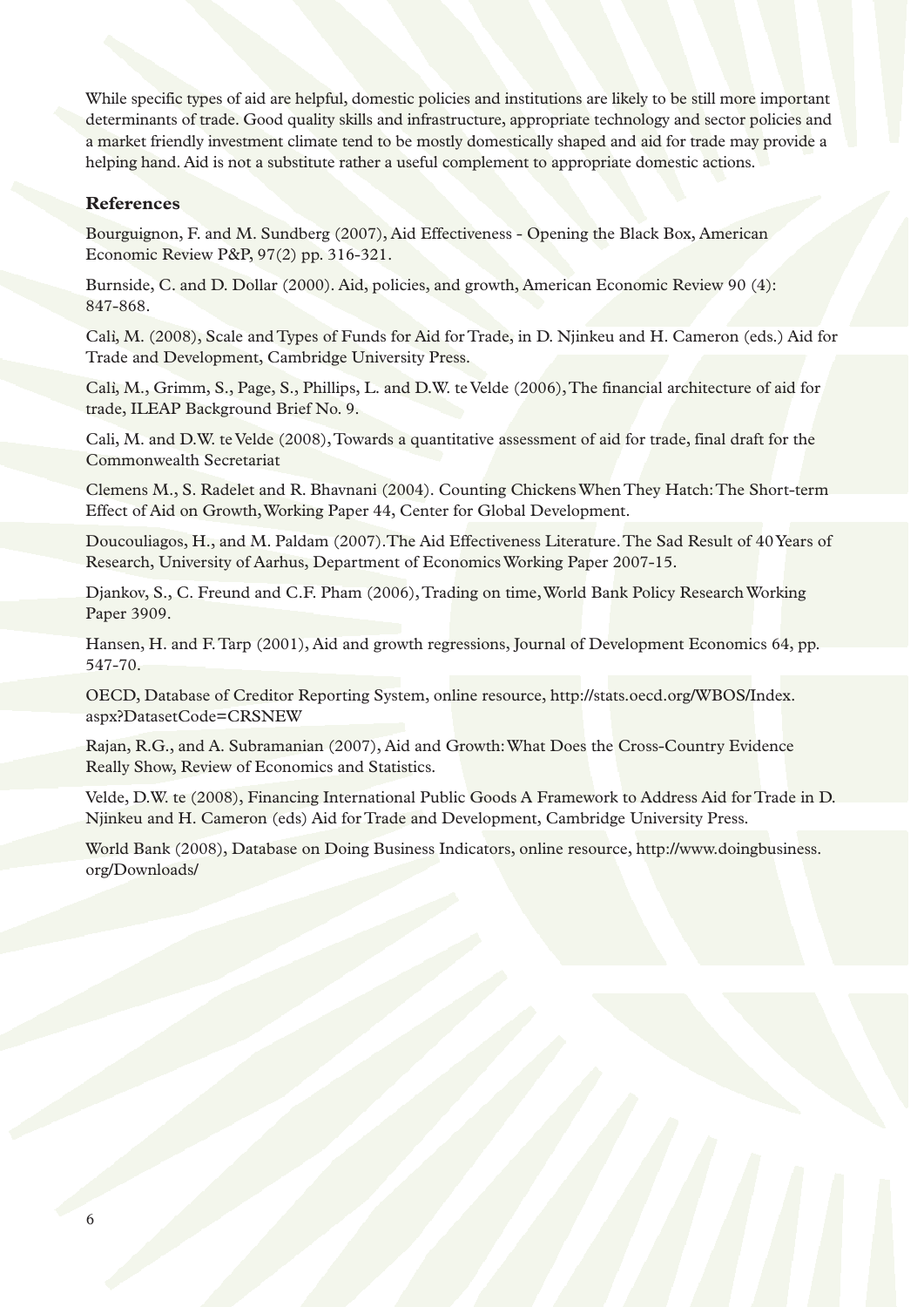#### **International Trade & Regional Co-operation (ITRC) Section at the Commonwealth Secretariat**

This Trade Hot Topic is brought out by the International Trade and Regional Cooperation (ITRC) Section of the Economic Affairs Division (EAD) of the Commonwealth Secretariat, which is the main intergovernmental agency of the Commonwealth - an association of 53 independent states, comprising large and small, developed and developing, land-locked and island economies - facilitating consultation and co-operation among member governments and countries in the common interest of their peoples and in the promotion of international consensus building.

ITRC is entrusted with the responsibilities of undertaking policy-oriented research and analysis on trade and development issues and providing informed inputs into the related discourses involving Commonwealth Members. The ITRC approach is to scan the trade and development landscape for areas where orthodox approaches are ineffective or where there are public policy failures or gaps, and to seek heterodox approaches to address those. Its work plan is flexible to enable quick response to emerging issues in the international trading environment that impact particularly on two highly vulnerable Commonwealth constituencies - least developed countries (LDCs) and small states.

#### **ITRC Recent Activities**

ITRC's most recent activities focussed on assisting member states in the WTO Doha Round and the Economic Partnership Agreement (EPA) negotiations involving the African, Caribbean and Pacific countries (ACP) and the European Union (EU), undertaking analytical work on a range of trade policy and development issues, and supporting workshops/ dialogues for facilitating consensus building on issues of our members' interest, exchange of ideas, and disseminating results from informed analysis.

Selected Recent Meetings/ Workshops supported by ITRC

**9-10 September 2008:** Meeting on Private Enterprises and EPAs, held in Addis Ababa, Ethiopia

**2-3 September 2008:** Regional Meeting on Climate Change and Trade, held in Port Louis, Mauritius

**28-29 August 2008:** Regional Dialogue on ACP-EU Fisheries Relations, held in Windhoek, Namibia

**28-30 Aug 2008:** 1st South Asian Economic Summit, held in Colombo, Sri Lanka

**4-5 August 2008:** Business Implications of EPA Negotiations for EAC, held in Kigali, Rwanda

**12-13 August 2008:** Global Partnership for Development, held in New Delhi

**25 July 2008:** Seminar on Commonwealth Trade Policy Activities, held in London

**8 July 2008:** Meeting of Geneva Group of Commonwealth Ambassadors, held in Geneva

**7-8 April 2008:** Workshop on Economic Partnership Agreements, held in Cape Town, South Africa

**24 March 2008:** Regional Seminar on Trade Regimes in South Asia, held in Dhaka, Bangladesh

#### **Selected ITRC Publications**

Cali, Massimiliano and te Velde, Dirk Willem (2008). "Towards A Quantitative Assessment of Aid for Trade", Economic Paper, London: Commonwealth Secretariat.

Chanda, Rupa (2008). Services Trade and Domestic Regulation: Issues for Developing Countries. Commonwealth Trade Hot Topics Paper, London: Commonwealth Secretariat.

Grynber, Roman and Newton, Samantha (eds) (2008). Commodity Prices and Development. Oxford University Press.

Milner, Chris (2008). Trading on Commonwealth Ties: A Review of the Structure of Commonwealth Trade and the Scope for Developing Linkages and Trade in the Commonwealth. London: Commonwealth Secretariat.

Turner, L. (2008). "Quantifying Aid for Trade: A Case Study of Tanzania". Economic Paper, London: Commonwealth Secretariat.

Qalo, Veniana (ed) (2008). Bilateralism and Development: Emerging Trade Patterns. London: Cameron May.

Grynberg, Roman and Bilal, Sanoussi (eds) (2007). Navigating New Waters: A Reader on ACP-EU Trade Negotiations. London: Commonwealth Secretariat.

Mbirimi, Ivan (ed) (2007). After Hong Kong: Some Key Trade Issues for Developing Countries. London: Commonwealth Secretariat.

Razzaque, Mohammad A. and Laurent, Edwin (eds) (2007). Global Rice and Agricultural Trade Liberalisation: Poverty and Welfare Implications for South Asia. London: Commonwealth Secretariat.

Grynberg, Roman (ed) (2006). WTO at the Margins: Small States and the Multilateral Trading System. Cambridge: Cambridge University Press.

Stiglitz, Joseph E. (2004). An Agenda for the Development Round of Trade Negotiations in the Aftermath of Cancun. London: Commonwealth Secretariat.

Winters, Alan L and Pedro, M G Martins (2004). Beautiful But Costly: Business in Small Remotes Economies. London: Commonwealth Secretariat.